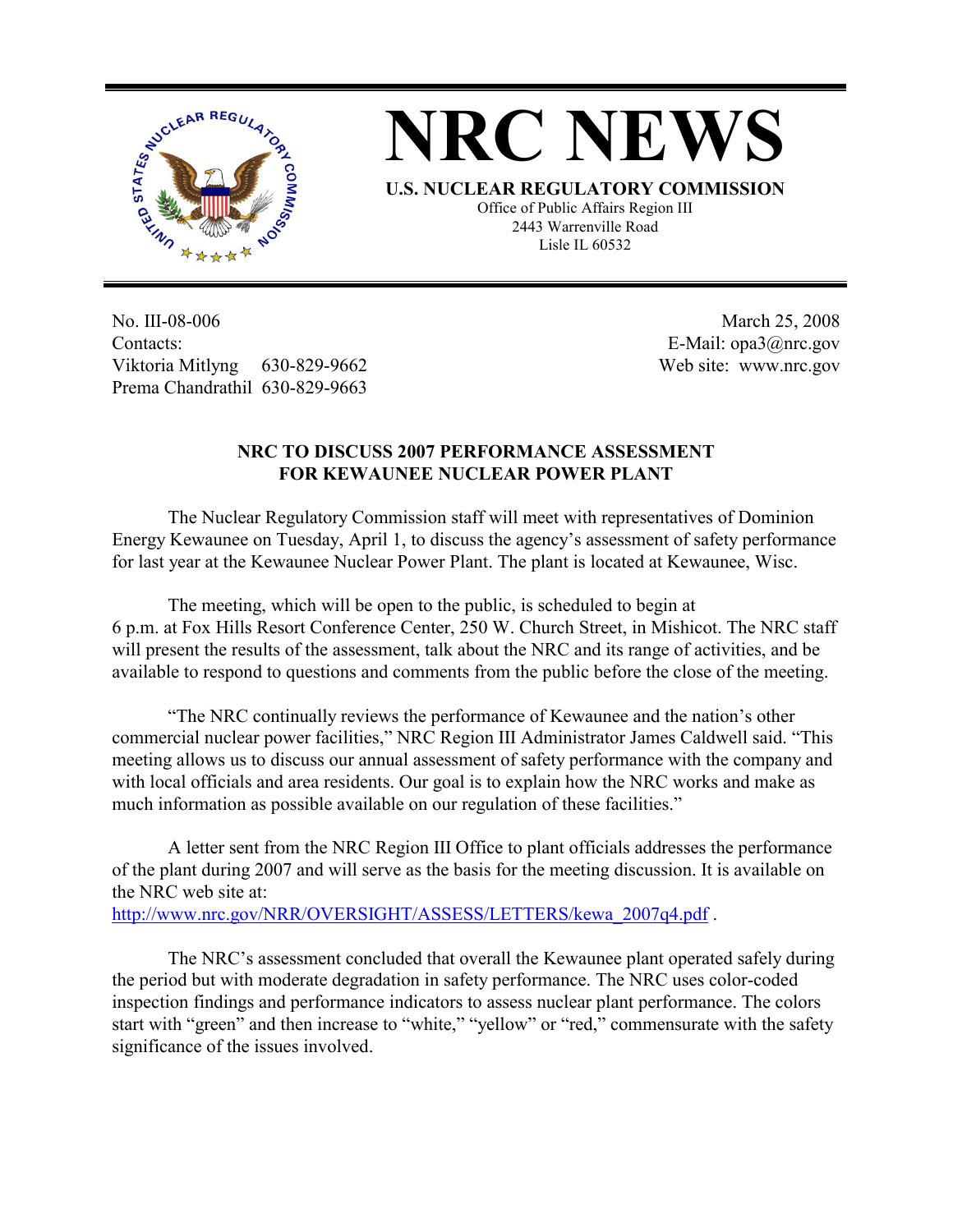NRC inspectors identified one "yellow" finding of substantial safety significance. This finding involved the failure to evaluate and repair an oil leak on an emergency diesel generator. The plant has two diesel generators. In case of a loss of offsite power, diesel generators power the plant's safety equipment. Under certain accident conditions, this diesel generator would not have been able to perform its safety function.

 In addition, there was one "white" performance indicator reflecting the increased number of unplanned plant shutdowns during the first three quarters of 2007. During the fourth quarter, the performance indicator was "green" as the number of unplanned shutdowns decreased.

 The letter also addresses two substantive cross-cutting areas; problem identification and resolution and human performance. These issues are referred to as "substantive cross-cutting" because they affect multiple areas of plant performance.

 The NRC's letter to the utility refers to 11 inspection findings that are attributed to inadequate problem evaluation and resolution and 12 findings attributed to problems with human performance.

 On October 4, 2007, the NRC held a public meeting with plant representatives to discuss the plant's efforts to address these repetitive cross-cutting issues. The utility presented its plans to move towards resolving these areas of concern.

 Even though the NRC has observed some improvement in these areas since the October meeting, more time is necessary to ensure that the planned corrective actions and initiatives are sustained.

 At the NRC request, the company will discuss the progress of its actions to address deficiencies in the areas of problem identification and resolution and human performance during the April 1 public meeting.

 The NRC assessment letter states that both of these issues will remain open until the number of findings with the same cross-cutting aspect is reduced or when the NRC gains confidence in the plant's ability to identify and address technical and human performance problems.

 As part of the NRC's continuing review of the substantive cross-cutting issues, an additional problem identification and resolution inspection will be conducted.

 In addition, the NRC has requested that the company submit a report detailing the status of its corrective actions in the two areas of concern, a current assessment of personnel performance and an updated assessment of the station's safety culture.

 Routine and focused inspections are performed by two NRC Resident Inspectors assigned to the plant and by inspection specialists from the Region III Office in Lisle, Ill., and the agency's headquarters in Rockville, Md.